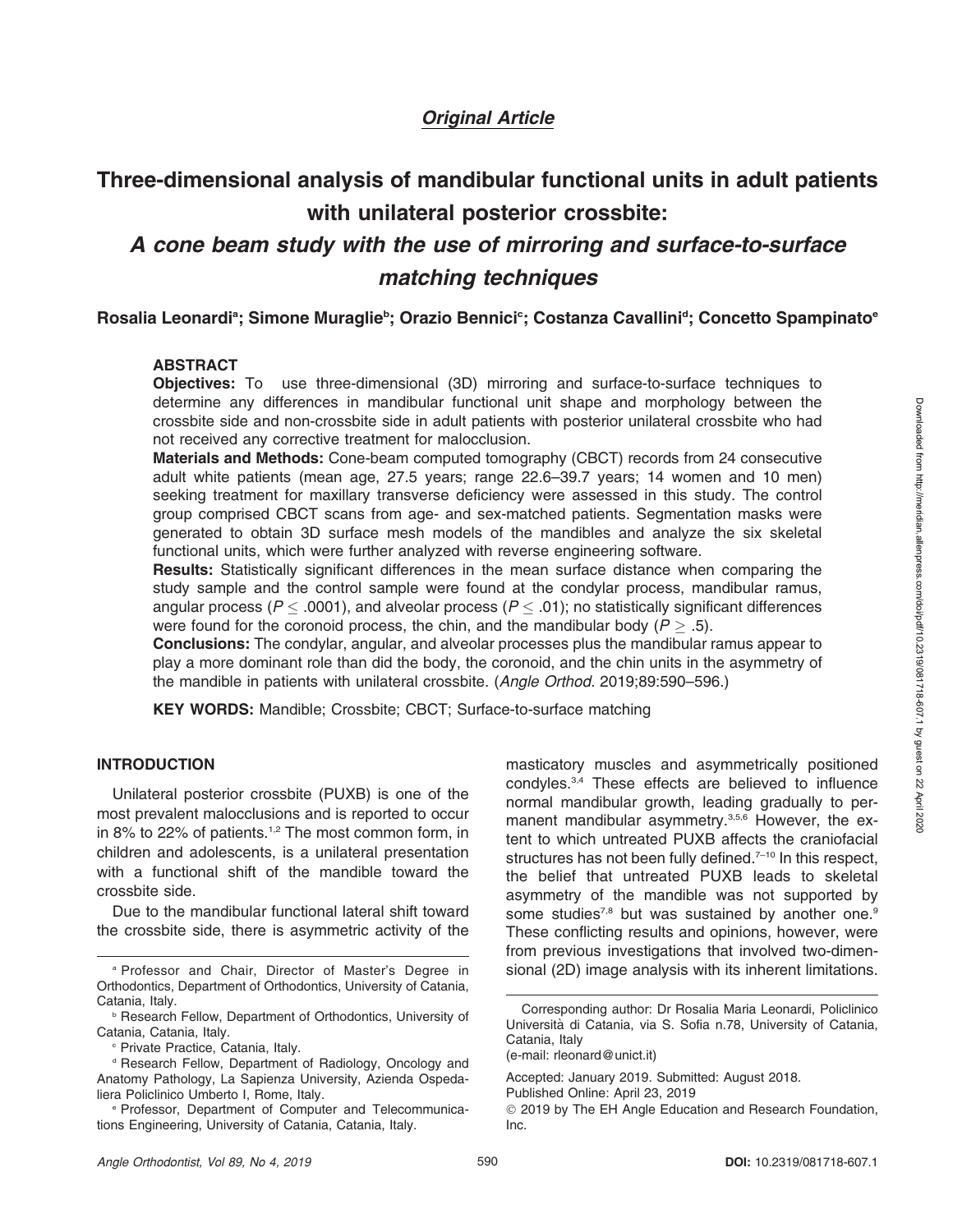More recently, some investigations assessed mandibular asymmetry in children and adolescents with crossbite using cone-beam computed tomography (CBCT)–derived three-dimensional (3D) images.11–13 Findings from those studies included 3D hemimandibular and ramal body volumes, and point-to-point 2D linear measurements.

Currently, 3D surface-to-surface matching allows observation of even the smallest morphologic differences in bones obtained from CBCT scans. Thus, use of this reverse engineering technology could help to clarify if asymmetric growth of the mandible occurred in patients with PUXB.

According to the functional matrix theory,<sup> $14$ </sup> mandibular development and growth are the sum of independent growth of each mandibular functional unit (condylar process, coronoid process, angular process, alveolar process, body, and chin). Therefore, the purpose of this study was to evaluate any differences in the shape and morphology of each mandibular functional unit on CBCT scans from adult patients with PUXB. The following null hypothesis was tested: there are no significant differences in the shape and morphology of the functional units of the mandible between the crossbite and non-crossbite sides of the same patient compared with a control sample.

#### MATERIALS AND METHODS

The study sample comprised CBCT records from 24 adult white patients (mean age, 27.5 years; range 22.6–39.7 years; 14 women and 10 men) seeking treatment by surgically assisted rapid maxillary expansion (SARME) who had been referred (between November 2016 and January 2018) to a private X-ray practice specializing in CBCT. The Institutional Review Board of the School of Dentistry, Catania University, approved the study.

The sample size was determined by a pilot study using data obtained from the first patients analyzed in both groups. The power analysis (DSS Research, Washington, Arlington, VA 22201) indicated that data from 24 participants would yield a confidence level of 95% and a beta error level of 25%, making it sufficient to determine statistically significant differences.

The inclusion criteria for the study group were maxillary transverse deficiency and PUXB involving at least the molar and the premolars. The exclusion criteria were (1) presence of dentofacial deformities and/or severe facial asymmetry, (2) unerupted lower third molars, (3) mandibular functional shift, (4) congenital craniofacial syndrome, (5) signs or symptoms of temporomandibular joint disorder, and (6) previous orthodontic, prosthodontic, and maxillofacial surgery treatments.

| Landmark                         | Definition                                                                                                                                           |  |  |  |
|----------------------------------|------------------------------------------------------------------------------------------------------------------------------------------------------|--|--|--|
| Sg                               | Deepest point on the sigmoid notch.                                                                                                                  |  |  |  |
| Li                               | Most superior point of the mandibular lingual.                                                                                                       |  |  |  |
| <b>B</b> point<br>(Supramentale) | Most concave point on mandibular<br>symphysis.                                                                                                       |  |  |  |
| Me (Menton)                      | Lowest point on the mandibular symphysis.                                                                                                            |  |  |  |
| Me 1.5                           | A point on the mandibular plane located 1,5<br>cm posterior to the Menton point.                                                                     |  |  |  |
| Go (Gonion)                      | A point on the bony contour constructed by<br>bisecting the angle formed by the<br>intersection of the mandibular plane and<br>ramus of mandible.    |  |  |  |
| Go 1.0                           | A point on the line that bisects the mandibular<br>angle into two angles of the same degree<br>and located 1 cm above the Go point.                  |  |  |  |
| Go-r $2.0$                       | A point on the posterior bony contour of the<br>mandibular ramus drawn 2.0 cm from the<br>gonion point.                                              |  |  |  |
| Go-b 2.0                         | A point on the inferior bony contour of the<br>mandibular body drawn 2 cm mesially to<br>the gonion point.                                           |  |  |  |
| Rm                               | A point located on the retromolar trigone<br>located where the line that bisects the<br>gonial angle meets the outer bony portion<br>of the trigone. |  |  |  |

The patients were age- and gender-matched with 24 subjects (10 men and 14 women, mean age 25.8, range 21.3–36.8 years) who served as the control group. The inclusion and exclusion criteria were the same as for the study group except for the absence of PUXB.

All CBCT images were taken with the NewTom 3G device (QR SRL, Verona, Italy; 110 kV, 6.19 mAs, 0.25 mm voxel size, and 8-mm aluminum filtration). The scans were deidentified to protect patient confidentiality. All the data sets were exported and converted using Digital Imaging and Communications in Medicine (DICOM), as previously validated and described.15–17 Briefly, to obtain 3D surface mesh models of the mandibles and analyze the skeletal functional units, a segmentation mask was generated (Figure 1). After segmentation, a 3D graphical rendering of each mandible was obtained (Mimics Research, version 19.0.0.347, Materialise NV, Liege, Belgium). Each rendered mandible was then mirrored by arbitrarily converting the image orientation from right–left, anterior–posterior and inferior–superior to left–right, anterior–posterior and inferior–superior.

The original and the mirrored mandibular images were then registered, at first, on four points: the apical tip of the mandibular lingula, and the geometric center of mental foramina, both respectively, for the right and left sides (Figure 2). Thereafter, landmarks (Table 1 and Figure 2A) that enabled delimitation of each mandibular functional unit were identified on the axial, coronal, and sagittal views and then on the reconstructed 3D image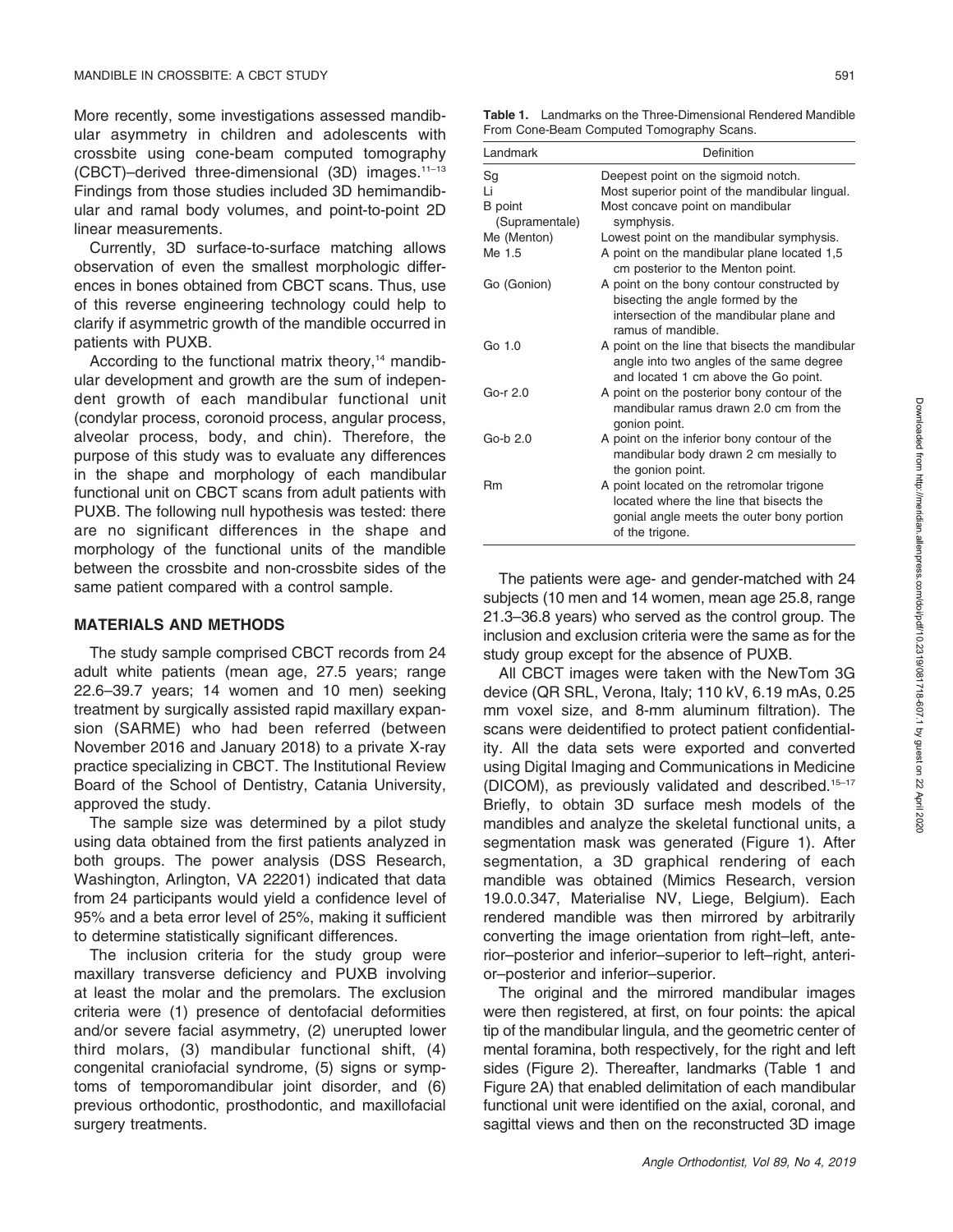

Figure 1. The segmentation mask is manually selected in the axial view of the CBCT patient scans using the Threshold function of the Materialise Mimics software.

(Figure 3). Subsequently, each functional unit underwent deviation analysis<sup>18</sup> (Geomagic Control X, version 2017.0.0, 3D Systems, Santa Clara, CA 95054, USA)) (Figure 4). This was complemented by visualization of the 3D color-coded maps set with a range of tolerance of 0.50 mm (Figure 5). After the deviation analysis, percentages of all the distance values within the tolerance range were calculated.

To minimize random error and systematic errors, landmark detection was performed by a single examiner with 15 years of research experience on CBCT (R.L.) and who was calibrated previously.

To assess intrarater repeatability, digital casts from the study group and models from the control group were measured again, by the same operator after a washout period of 4 weeks (T2).



Figure 2. First registration of mandibular images on the apical tip of the mandibular lingula and the geometric center of mental foramina/ LMF indicates left mental foramina; LML, left mandibular lingula; RMF, right mental foramina; LML, left mandibular lingual.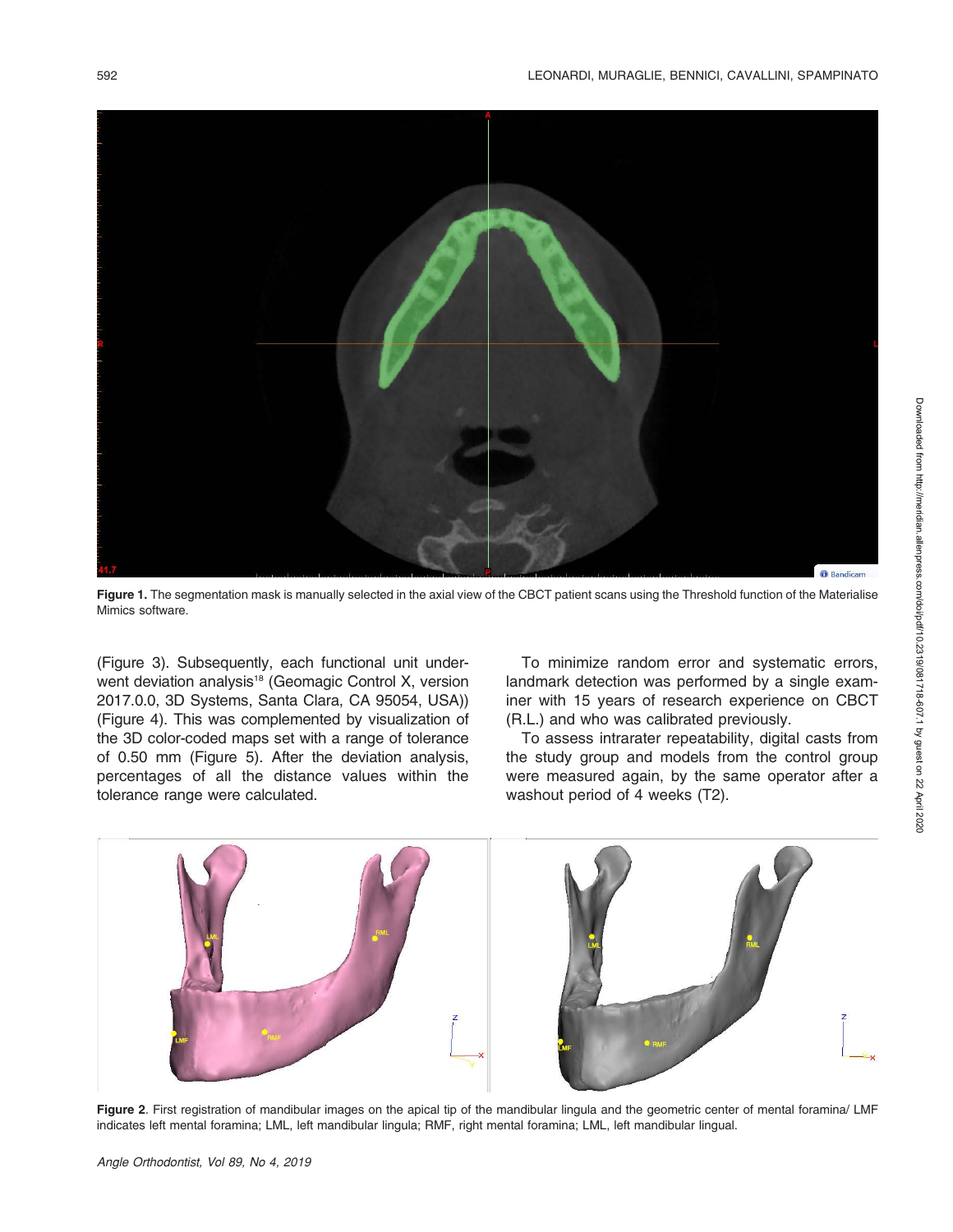

Figure 3. To delineate the Co and the Cr, a perpendicular line to Sq-Li passing through Sq is drawn. This line represents the inferior border of the Co and Cr functional units. The Ra is bounded by the perpendicular to Sg-Li at the top and by two lines at the bottom: the Go1.0-Gor2.0 and the Go1.0-Gob2.0 lines, respectively. The Ap-Ga is delimited at the top by the Go1.0-Gor2.0 and the Go1.0-Gob2.0 lines. The Mb is bounded posteriorly by Go1.0-Rm and Go1.0-Gob2, anteriorly Mb is delimited by a line drawn through point B and Me1.5. The Cp is delineated posteriorly by the line drawn through point B and Me1.5. The Ap is delimitated posterior by a line Go1.0-Rm and inferiorly by the line Go1.0-B (A). The functional mandibular units are then separated (B–D). AP, indicates alveolar process; Ap-Ga, angular process; Co, condylar process; Cp, chin process; Cr, coronoid process; Ra, mandibular ramus; Mb, mandibular body.



Figure 4. The mandibular functional units from the crossbite side and non-crossbite side of SS and from the right and left side of CS are superimposed using the "best fit" algorithm (A–G).

#### Statistical Analysis

All measurements were recorded in a Microsoft Excel 2016 spreadsheet (Microsoft, Redmond, Wash) and analyzed using SPSS version 24 Statistics software (IBM Corporation, Armonk, NY). Intraexaminer repeatability of landmark locations was assessed using an intraclass correlation coefficient (ICC). The Kolmogorov–Smirnov test was used to test the normality of the data. As all the data were normally distributed with homogeneous variance, parametric tests were used. Thus, mesh value percentages obtained by deviation analysis from the study group and control group were compared using an independent *t-*test. P values  $\leq$ .05 were considered statistically significant.

## **RESULTS**

The ICC values the examiner obtained for landmarking and matching showed that the sets of recordings were highly correlated (ICC values ranged from 93.4% to 97.2%). The variability in matching percentages obtained for each functional unit ranged

Downloaded from http://meridian.allenpress.com/doi/pdf/10.2319/081718-607.1 by guest on 22 April 2020

Downloaded from http://meridian.allenpress.com/doi/pdf/10.2319/081718-607.1 by guest on 22 April 2020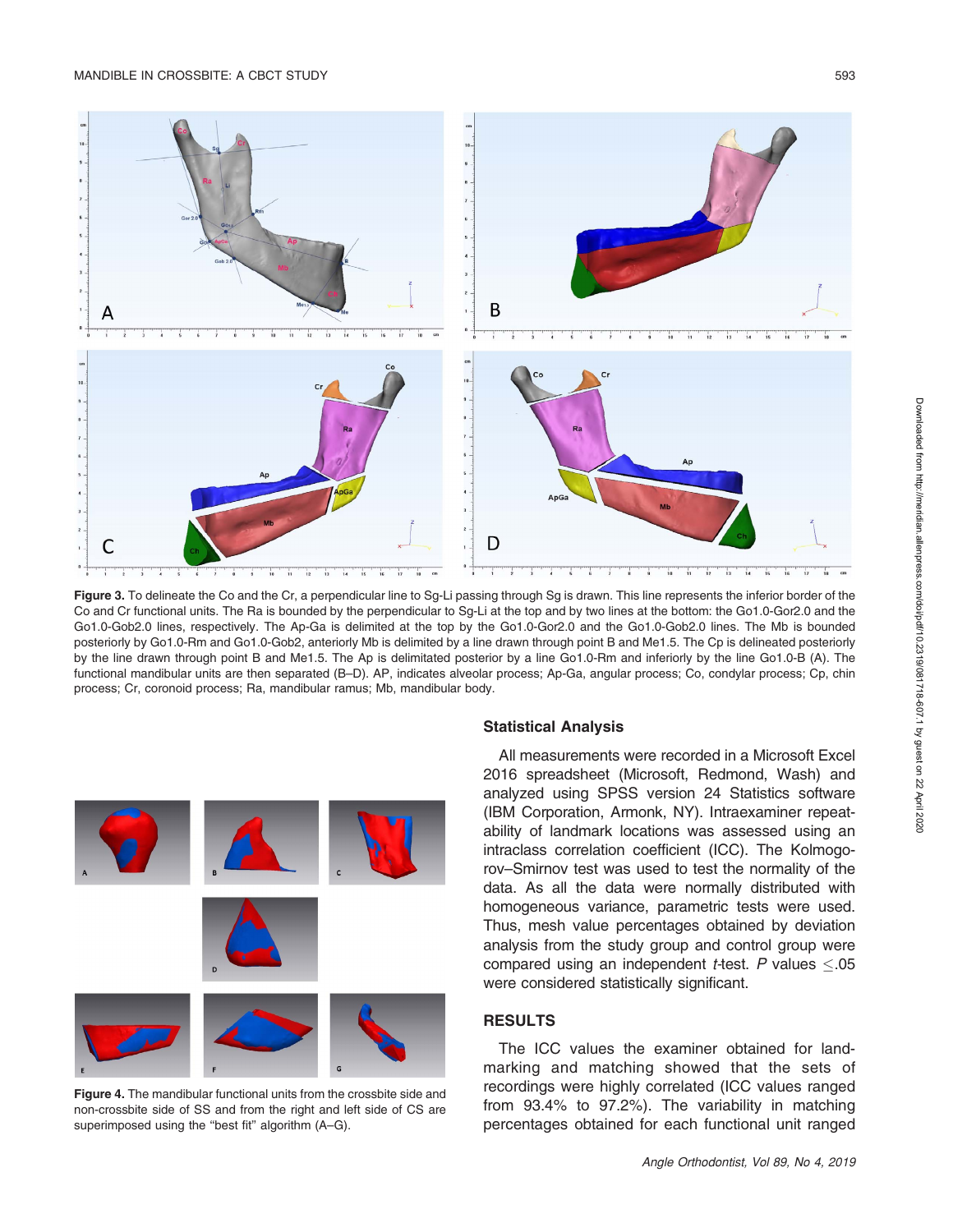

Figure 5. 3D deviation analysis is carried out using the surface-to-surface technique. A scale bar is shown on the right side. Green color shows the range of tolerance (0.5 mm), red and blue show, respectively, the minimum and maximum deviation values (A–G).

from 45.01% to 90.96% for the study group and from 59.89% to 91.05% for the control sample (Table 2). The lowest percentage of matching recorded between the crossbite side and non-crossbite side in the study group and between the right and left sides in the control group was at the alveolar process.

Of the 7 anatomic areas measured, the condylar process, mandibular ramus, angular process at gonion  $(P \leq .0001)$ , and alveolar process  $(P \leq .01)$  showed statistically significant differences in mean surface distance when comparing the study sample and the control sample. The greatest differences between the two samples were obtained for the condylar process with a mean difference of 14.09 percentage points.

There was no statistically significant difference in the mean surface distance measurements between the study group and control group for the coronoid process, the chin, and the mandibular body ( $P \ge .05$ ) (Table 2).

#### **DISCUSSION**

In this study, a recently developed 3D technique was used to evaluate mandibular functional unit shape and morphology. The investigation was carried out in adults with PUXB who had not received corrective treatment for malocclusion in order to evaluate long-term effects of this malocclusion on mandibular growth. The imageanalysis procedure used in this investigation included the construction of 3D models from CBCT scans. Then, the surface-to-surface matching method was used to calculate the distances between the 3D superimposed surfaces. This latter tool, calculated thousands of color-coded point-to-point comparisons (surface distances in millimeters) between 3D models. This, in turn, allowed quantification of differences in shape and morphology.<sup>15</sup> No previous study has used this new digital technology to compare and evaluate each functional mandibular unit.

According to the functional matrix theory, each unit is affected by the surrounding functional matrix,<sup>14</sup> and the overall mandibular growth is a sum of the independent growth of each unit.19 Findings obtained from the current study found statistically significant differences between the two sides of the mandible of the same patients with PUXB in comparison to the control group. The highest differences were observed at the condylar process, at the angular process, and at the alveolar

| Table 2. | Surface-to-Surface Analysis <sup>a,b</sup> |  |
|----------|--------------------------------------------|--|
|          |                                            |  |

|               | Total | $%$ Co | $%$ Ra | $%$ Ap | $%$ Cr   | % Ap-Ga | $%$ Cp   | $%$ Mb   |
|---------------|-------|--------|--------|--------|----------|---------|----------|----------|
| Study group   | 40    | 65.86* | 75.81* | 45.01* | 90.96 NS | 75.91** | 83.55 NS | 82.96 NS |
| Control group | 30    | 79.95  | 83.47  | 59.89  | 91.05    | 81.22   | 83.78    | 81.86    |

a Mean matching percentage obtained for each functional mandibular unit in the study and control groups. P values based on independent Student, test obtained by comparing the mean matching percentage of each functional unit from control sample and study sample.

<sup>b</sup> Ap indicates alveolar process; Ap-Go, angular process at gonion ; Co, condylar process; Cp, chin process; Cr, coronoid process; Mb, mandibular body; NS, not significant; Ra, mandibular ramus.

 $^{\star}$   $P$   $\leq$  .0001;  $^{\star\star}$   $P$   $\leq$  .01.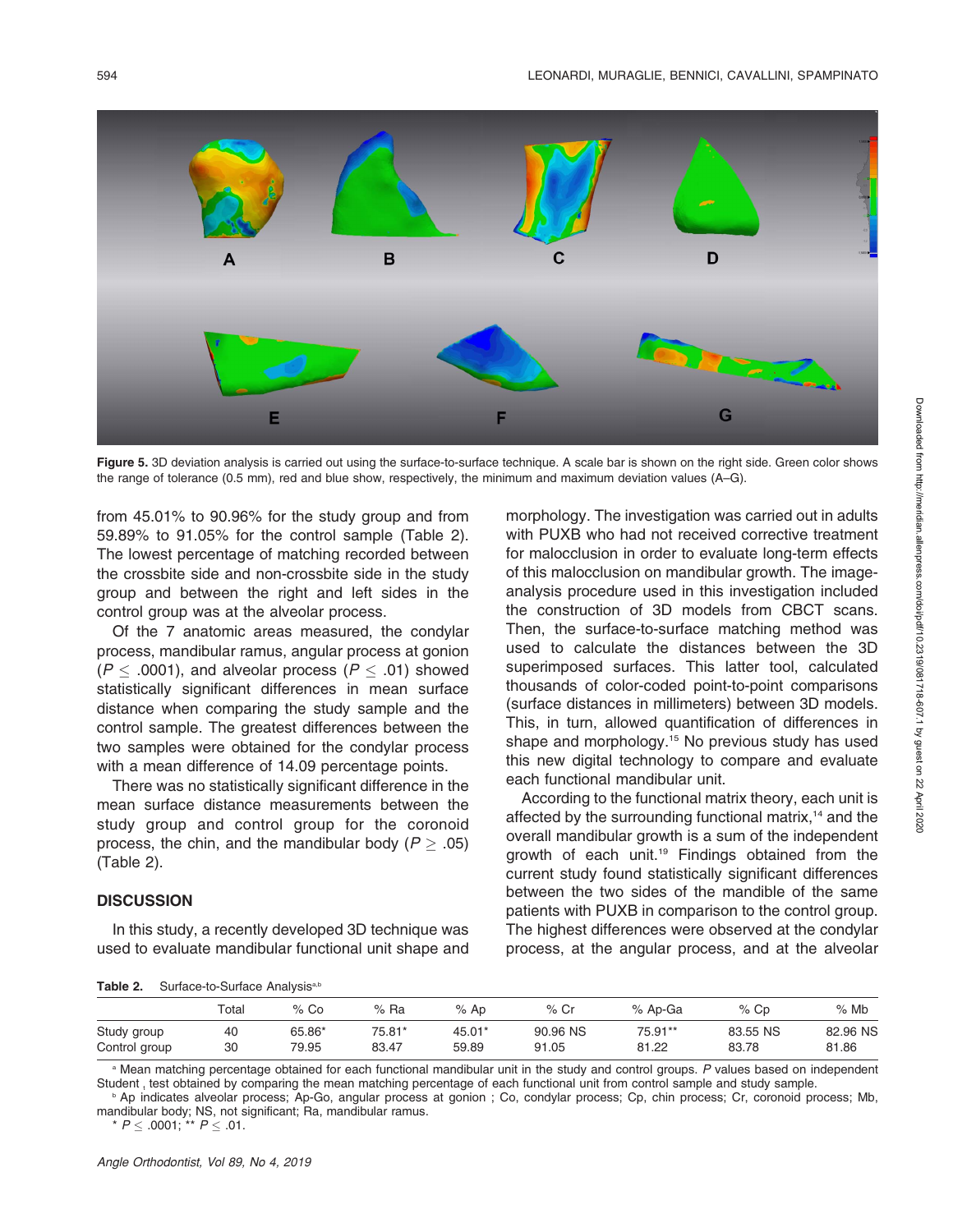process units, with less at the coronoid process and nearly none at the body of the mandible and chin.

These results may be explained by previous studies that found asymmetric activity of masticatory muscles and differences in condyle position within the fossa between the crossbite side and non-crossbite side in patients with PUXB.<sup>4,20-24</sup> So far, it was claimed that optimal masticatory muscle force during growth was necessary for normal mandibular growth<sup>25</sup> and that masticatory muscle function was a determinant of bone quality in the growing mandible.<sup>21</sup> In this respect, previous studies demonstrated that mandibular asymmetry can result after experimental unilateral muscle removal or after resection.<sup>23,24</sup> Asymmetric postural and functional activity of the masticatory muscles has been recorded by surface electromyography measurements in patients with PUXB.<sup>20</sup> This asymmetric activity causes a thinner masseter muscle on the crossbite side.<sup>4,22</sup> Additionally, bone formation and chondrogenesis in the condylar cartilage were observed after unilateral masseter muscle resection<sup>26</sup>; this in turn seemed to determine mandibular asymmetry.

Thus, it may be speculated that asymmetric muscle activity is transferred to the mandibular bone, causing a regional mandibular asymmetry located especially in the area of muscle insertions. After the subsequent adaptation of the neuromusculature to the acquired new mandibular position, asymmetric mandibular growth can occur.

Regarding the condylar process, previous studies found that the mandible was rotated posteriorly on the crossbite side when related to the cranial floor $27$  and that the condyles on the crossbite side were positioned relatively more superiorly and posteriorly in the glenoid fossa than those on the non-crossbite side. Therefore, displacement of the mandible seems to be compensated through increased growth of the contralateral condyle, reduced growth of the ipsilateral condyle, corresponding surface remodeling in the articular fossae, or a combination of these factors.<sup>27</sup> After temporomandibular joint bone remodeling, the condyles become more symmetrically positioned in their fossae, and mandibular midline deviation toward the crossbite side might persist due to long-term adaptive changes.7

The findings of the current study suggested that positional asymmetry produced a mild mandibular regional asymmetry especially affecting the condyle, the mandibular angle, the alveolar processes. and the mandibular ramus. $3$  The belief that an untreated unilateral crossbite can lead to skeletal asymmetry of the mandible was supported by this study. Interestingly, not every mandibular functional unit was involved to the same extent, with the condyle, angular, and

One drawback of this study was the small sample size. However, calculation of the sample size was obtained by a power analysis to ensure adequate power to detect significant differences. Additionally, despite the small sample size, the differences in shape and morphology were so clear that they were statistically significant. Nevertheless, studies with larger samples of subjects are warranted to uncover the full range of biological variability in PUXB.

## **CONCLUSIONS**

- The null hypothesis that there are no differences in the mandibular functional unit shape and morphology between adult subjects with and without PUXB was rejected.
- The condylar, angular, and alveolar processes, plus the mandibular ramus, are the functional units showing the lowest percentage of matching symmetry. Therefore, they appear to play a more dominant role in the asymmetry of the mandible in unilateral posterior crossbite patients than did the body, the coronoid, and chin units.

## **REFERENCES**

- 1. Kutin G, Hawes RR. Posterior cross-bites in the deciduous and mixed dentitions. Am J Orthod. 1969;56:491–504.
- 2. Zhu JF, Crevoisier R, King DL, Henry R, Mills CM. Posterior crossbites in children. Compend Contin Educ Dent. 1996;17: 1051–1054, 1056, 1058.
- 3. Pinto AS, Buschang PH, Throckmorton GS, Chen P. Morphological and positional asymmetries of young children with functional unilateral posterior crossbite. Am J Orthod Dentofacial Orthop. 2001;120:513–520.
- 4. Tsanidis N, Antonarakis GS, Kiliaridis S. Functional changes after early treatment of unilateral posterior cross-bite associated with mandibular shift: a systematic review. J Oral Rehabil. 2016;43:59–68.
- 5. Primozic J, Perinetti G, Richmond S, Ovsenik M. Threedimensional evaluation of facial asymmetry in association with unilateral functional crossbite in the primary, early, and late mixed dentition phases. Angle Orthod. 2013;83:253– 258.
- 6. Thilander B, Lennartsson B. A study of children with unilateral posterior crossbite, treated and untreated, in the deciduous dentition–occlusal and skeletal characteristics of significance in predicting the long-term outcome. J Orofac Orthop. 2002;63:371–383.
- 7. Langberg BJ, Arai K, Miner RM. Transverse skeletal and dental asymmetry in adults with unilateral lingual posterior crossbite. Am J Orthod Dentofacial Orthop. 2005;127:6–15; discussion 15–16.
- 8. O'Byrn BL, Sadowsky C, Schneider B, BeGole EA. An evaluation of mandibular asymmetry in adults with unilateral posterior crossbite. Am J Orthod Dentofacial Orthop. 1995; 107:394–400.